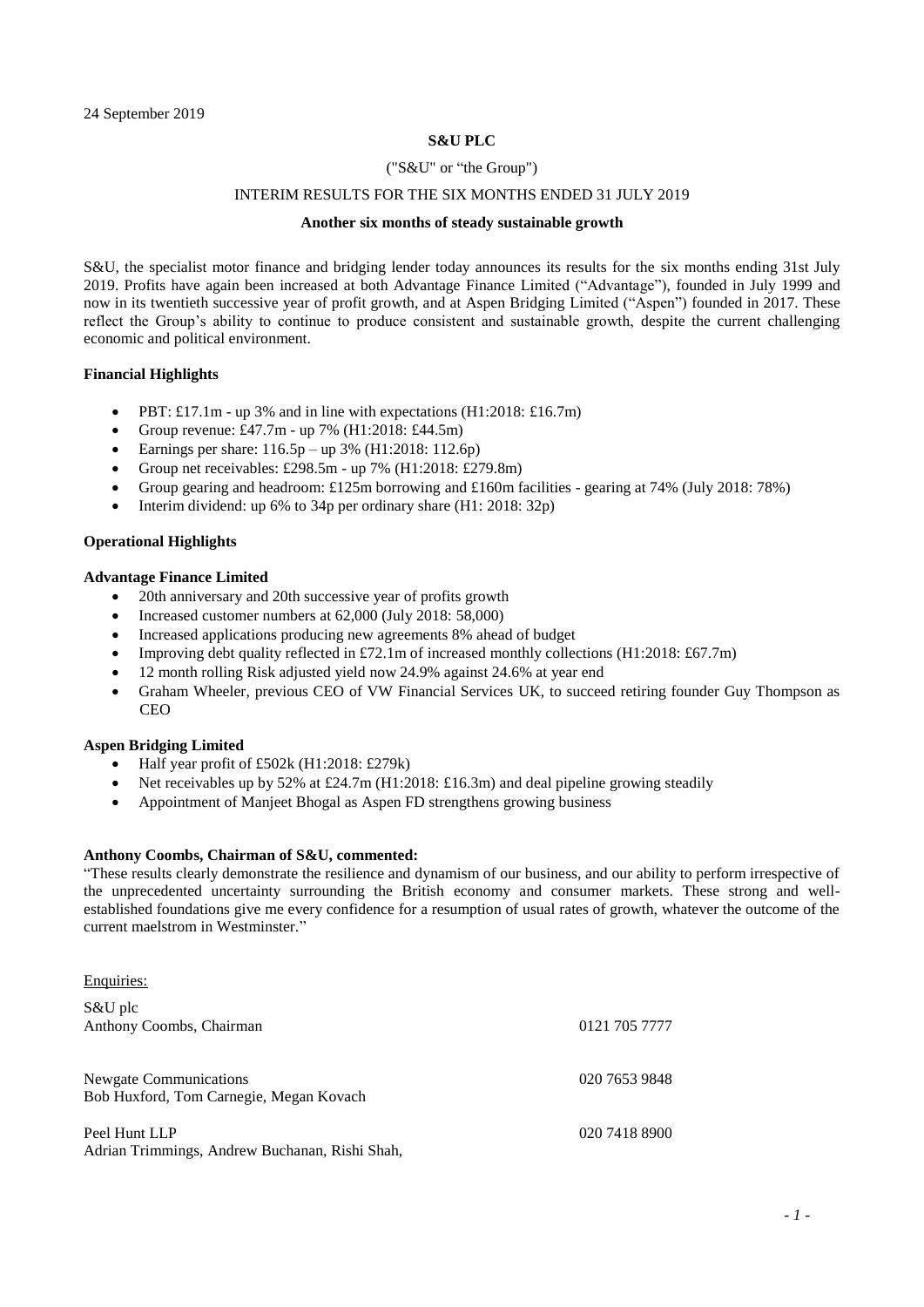#### **Chairman's Statement**

In announcing yet another set of improved results in challenging, even febrile economic circumstances, I pay tribute to the resilience, adaptability and determination of all working in our Group. It is said that the "finest steel goes through the hottest fire" and Group profit of £17.1m (H1:2018: £16.7m) provide a solid platform for the resumption of recent levels of growth. Fortunately, the smaller non-prime sector of used car and property markets we serve has been partly shielded from the malaise currently affecting the new car and residential markets in the UK. Our skills and energy will enable us to profit from the opportunities this presents.

#### **Motor Finance**

Advantage Finance Limited recently celebrated the 20th anniversary of its founding in 1999 by a team led by Guy Thompson the charismatic MD, and most of that original management is still involved with the company. This first half year's profit of £16.6m, net receivables of £273.8m and customer numbers of 62,000 are all the highest ever.

Sales across the new car market were down 3.4% for the year to date. Fortunately, the used car market upon which Advantage solely focuses has been relatively immune from the challenging economic environment which has impacted new car sales. Used car sales year to date are down just 1.7% on last year's second highest recorded figure, in a total market estimated to be worth £43.4bn. According to the latest Finance and Leasing Association statistics, used car sales on finance via dealerships to consumers were 3% up year on year in the 12 months to July 2019.

We expect these benign trends in used cars to continue, particularly in the non-prime space served by Advantage. The consolidation of, and considerable investment in the modernisation of used car dealerships confirms this. The customers they cater for are in employment and looking for affordable value for money, low depreciation and reliability in cars they use for work and the school run.

All this explains the record 680,000 applications Advantage received this half year. However balancing a return to normal growth rates with maintaining sustainable improvements in debt quality in the current economic environment has kept the ratio of transaction rates to applications to 1.8% over the period, compared to 2.3% last year. As anticipated, this prudent approach is seeing a gradual but discernible improvement in debt quality.

Collections have risen by 7% in the half year to an average of £12m per month on net receivables which were on average 3% higher during H1 19. This also means that Advantage's rolling risk adjusted yield has risen slightly from 24.6% at year-end in January to 24.9% now.

This gives Advantage firm foundations for a resumption of recent levels of growth in the second half-with its concomitant effect on profitability.

As mentioned above, much of the credit for the creation from scratch in 1999 of a business now making over £30m profits every year, goes to Guy Thompson, Advantage's distinguished leader. There is, however, a tide in the affairs of man which means that Guy will retire next year. His will be a hard act to follow, but in Graham Wheeler we believe we have found a worthy successor as CEO of Advantage.

Graham has extensive experience in the motor finance industry. He spent over 12 years to 2016 at VW Financial Services, which he developed into Britain's largest motor finance business with over £6bn annual advances and 1,000 employees. A Glaswegian by birth, Graham is relishing the challenge of taking the Advantage family to even greater heights.

#### **Aspen Bridging Limited**

In residential markets in the UK where activity remains relatively subdued, Aspen Bridging Limited, our fledgling property lending business, continues to make solid progress. Profit before tax for the period was £0.5 million, up from £0.3 million a year ago and net loan receivables have grown to £24.7m, an increase of just over £8m on 2018.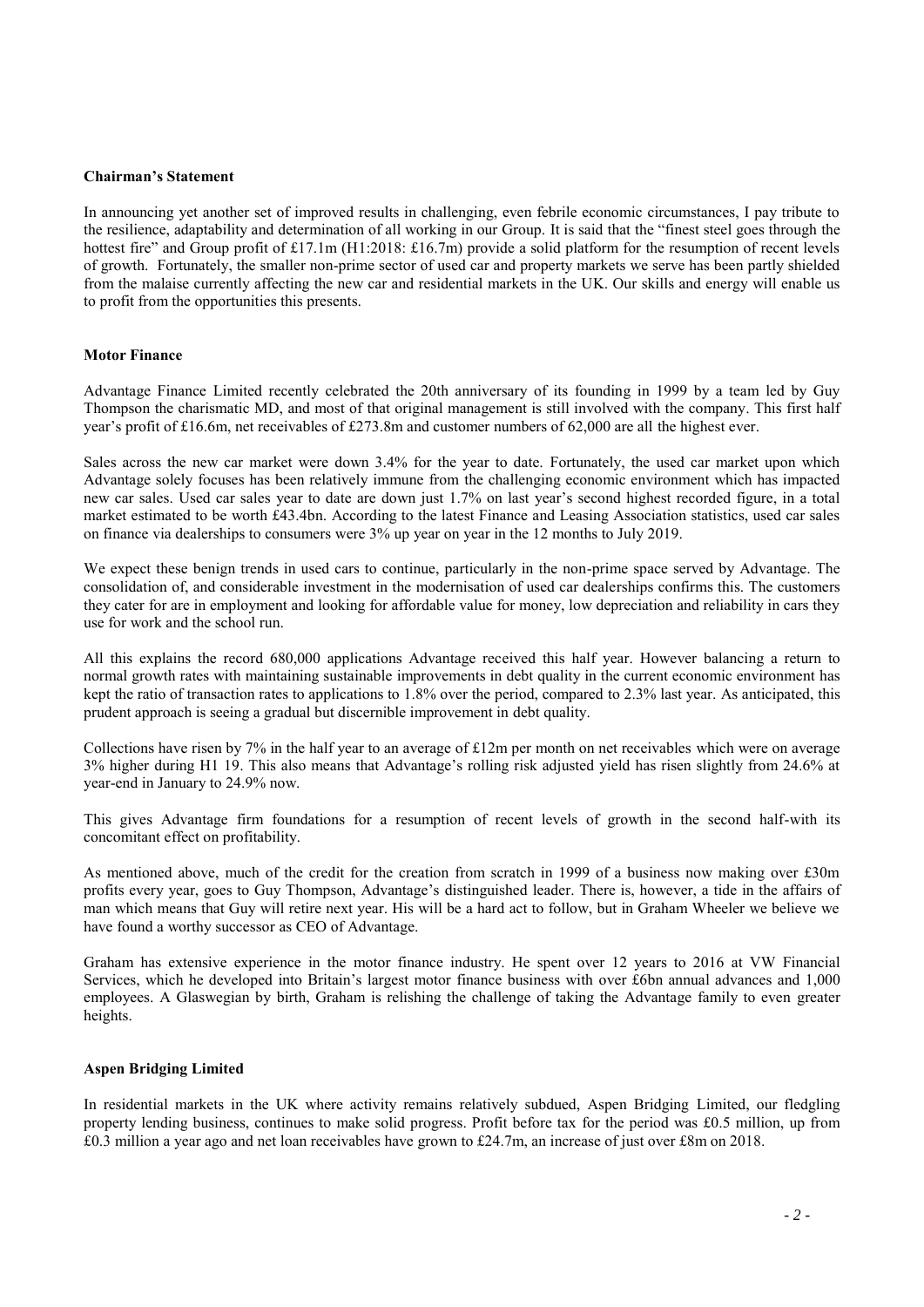# **Aspen Bridging Limited (continued)**

Loan enquiries and the current deal pipeline significantly exceed those of a year ago, but competition and a prudent approach to valuations have resulted in transactions, although 60% above last year, being slightly short of expectations.

Aspen's overall loan book remains at a good quality. Since business inception to the end of July 2019, 73 loan facilities out of 137 advanced in total have now been fully repaid. At the end of July there were 9 loans where borrower exits have been slower than expected, due mainly to slower property market conditions. We are confident of sensible outcomes on those loans, which are well provided and are the focus of our collections activity. Aspen has still only had one crystallised loss so far which was a loss of some default interest rather than of capital.

Underlying demand for homes in Britain's historically undersupplied housing market remains strong. The current pipeline augurs a good second half, and a significant contribution by Aspen to Group profits in the next two years.

# **Funding**

We continue to invest in the growth of both of our businesses and in rewarding shareholders. At the half year Group borrowing stood at £125m, up from £108m on 31 January 2019 and compared to £121m at the same stage last year. Our traditionally conservative approach to gearing saw this fall to 74% as at 31 July 2019 from 78% last year, well within our funding covenants. Nevertheless, current facilities of £160m give us ample headroom for growth.

# **Dividend**

In deciding rewards for shareholders, we balance our conservative treasury approach with a realistically positive evaluation of the future. We therefore propose to pay a first interim dividend this year of 34p per ordinary share (2018: 32p). This will be paid on the 15th November 2019 to shareholders on the register on the 25th October.

As usual, our second and final dividends will be paid on the 13th March and 10th July 2020 respectively.

## **Current Trading and Outlook**

The apparent meltdown in Westminster, and the economic paranoia and uncertainty it is creating, is unprecedented in my forty odd years in business and politics. It is a real testament to the resilience and experience of all at S&U, that despite this, I believe the prospects for continued sustainable growth for the Group are still more encouraging than they were a year ago.

Anthony Coombs Chairman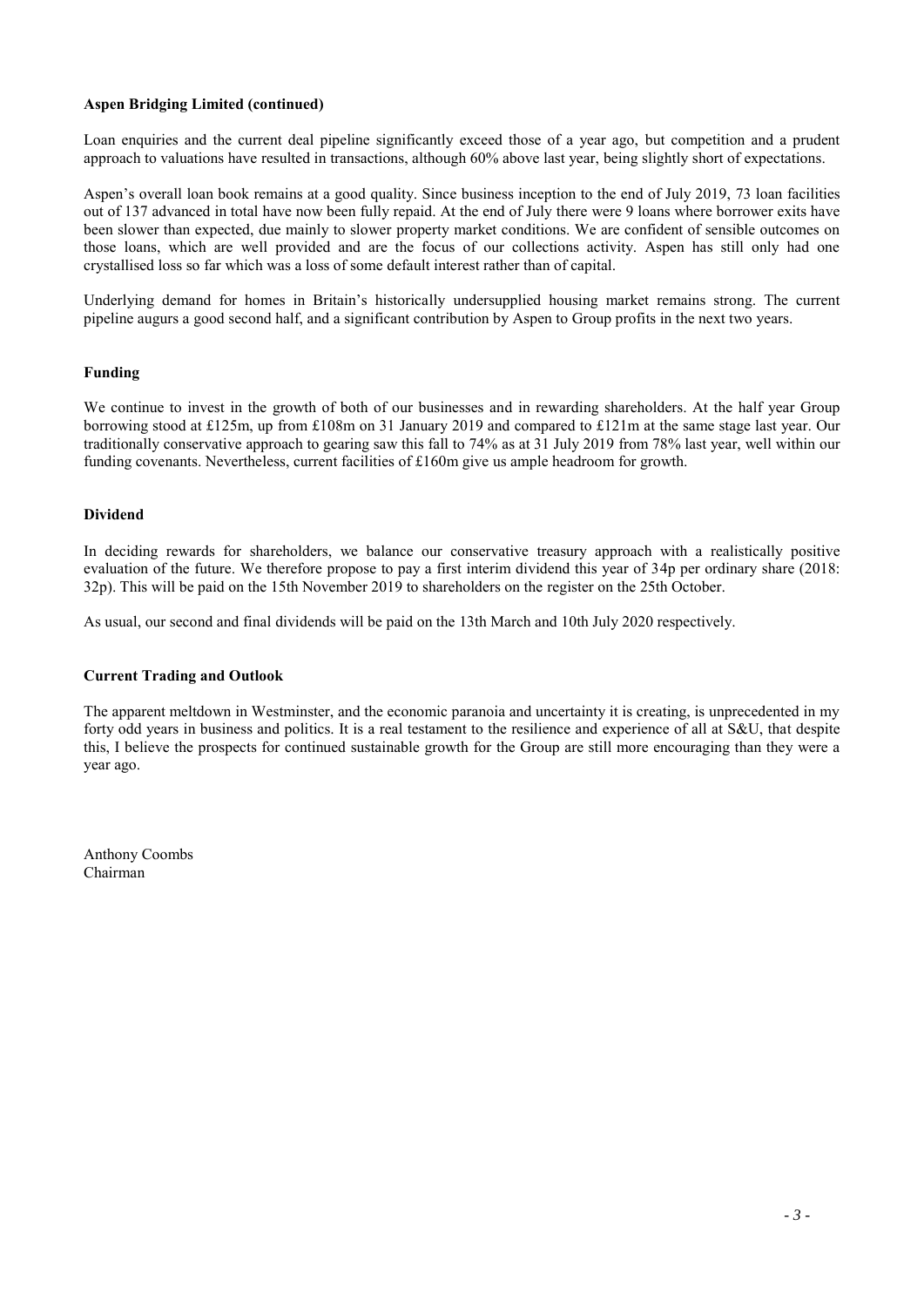# **INTERIM MANAGEMENT REPORT**

This interim management report has been prepared for the Group as a whole and therefore gives greater emphasis to those matters which are significant to S&U plc and its subsidiaries when viewed as a whole.

# **ACTIVITIES**

The principal activity of the S&U plc ("the Group") continues to be that of specialist finance and in particular secured hire purchase motor finance throughout England, Wales and Scotland and secured property bridging finance throughout England and Wales. The principal activity of S&U plc Company (the "Company") is as holding company of the Group.

#### **BUSINESS REVIEW, RESULTS AND DIVIDENDS**

A review of developments during the six months together with key performance indicators and future prospects is detailed in the Chairman's Statement.

There are no significant post balance sheet events to report.

The Group's profit on ordinary activities after taxation from continuing operations was £14,017,000 (H1 18: £13,507,000). Dividends of £10,362,000 (H1 18: £9,245,000) were paid during the period.

The Directors recommend a first interim dividend of 34.0p per share (2018: 32.0p). The dividend will be paid on 15 November 2019 to shareholders on the register on 25 October 2019.

#### **PERFORMANCE MEASUREMENTS DEFINITIONS**

Within our interim results we refer to the following performance measurements:

- I) Risk adjusted yield as % of average monthly receivables is the gross yield for the period (revenue minus impairment) divided by the average monthly net receivables for the period.
- ii) Return on average capital employed before cost of funds is calculated as the Operating Profit divided by the average capital employed (total equity plus Bank Overdrafts plus Borrowings less cash and cash equivalents).
- iii) Dividend cover is the basic earnings per ordinary share declared for the financial year divided by the dividend per ordinary share declared for the same financial year.
- iv) Group gearing is calculated as the sum of Bank Overdrafts plus Borrowings less cash and cash equivalents divided by total equity.

## **RELATED PARTY TRANSACTIONS**

Related party transactions are disclosed in note 10 of these financial statements.

#### **SHARE OPTION SCHEMES**

During the six months, under the S&U Plc 2010 Long-Term Incentive Plan ("LTIP"), 12,500 options were awarded and no options lapsed. 51,000 options were exercised during the six months. 95,334 share options are still held under this plan as at 31 July 2019 (31 July 2018: 145,001 options and 31 January 2019: 133,834 options).

In the six months to 31 July 2019 the charge for these future share-based payments was £65,000 (H1 18: £110,000).

During the six months no shadow share options were exercised under the LTIP scheme. As anticipated in the 2018/19 Remuneration Report, on 1<sup>st</sup> August 2019, 12,000 shadow share options were granted to Guy Thompson.

Guy Thompson holds a total of 21,000 vested and unvested shadow share options under the LTIP, of which 6,000 (vested) shadow options shall normally vest in August 2021 and 15,000 (unvested) shadow options shall normally vest, subject to the satisfaction of PBT and ROCE based conditions measured over the financial year ending 31 January 2020, in August 2022.

Guy Thompson also currently holds 50,000 S&U ordinary share options under the LTIP, which are fully vested and currently capable of exercise.

Following 20 years of distinguished sservice to the Group, Guy Thompson is in the process of arranging the smooth ttransition of his responsibilities as Managing Director of Advantage Finance to Graham Wheeler. Guy has indicated to the Board that he currently intends to retire during 2020. Guy will be treated as a 'good leaver' under the LTIP if he ceases to be an officer and employee of any Group company by reason of retirement (evidenced to the satisfaction of the Board) on or after 28 August 2020. In these circumstances, Guy's shadow options shall continue to vest in August 2021 (over 6,000 vested shadow options) and August 2022 (up to 15,000 shadow options), subject to the satisfaction of any performance conditions and as determined by the Remuneration Committee in accordance with the rules of the LTIP and the Directors' Remuneration Policy.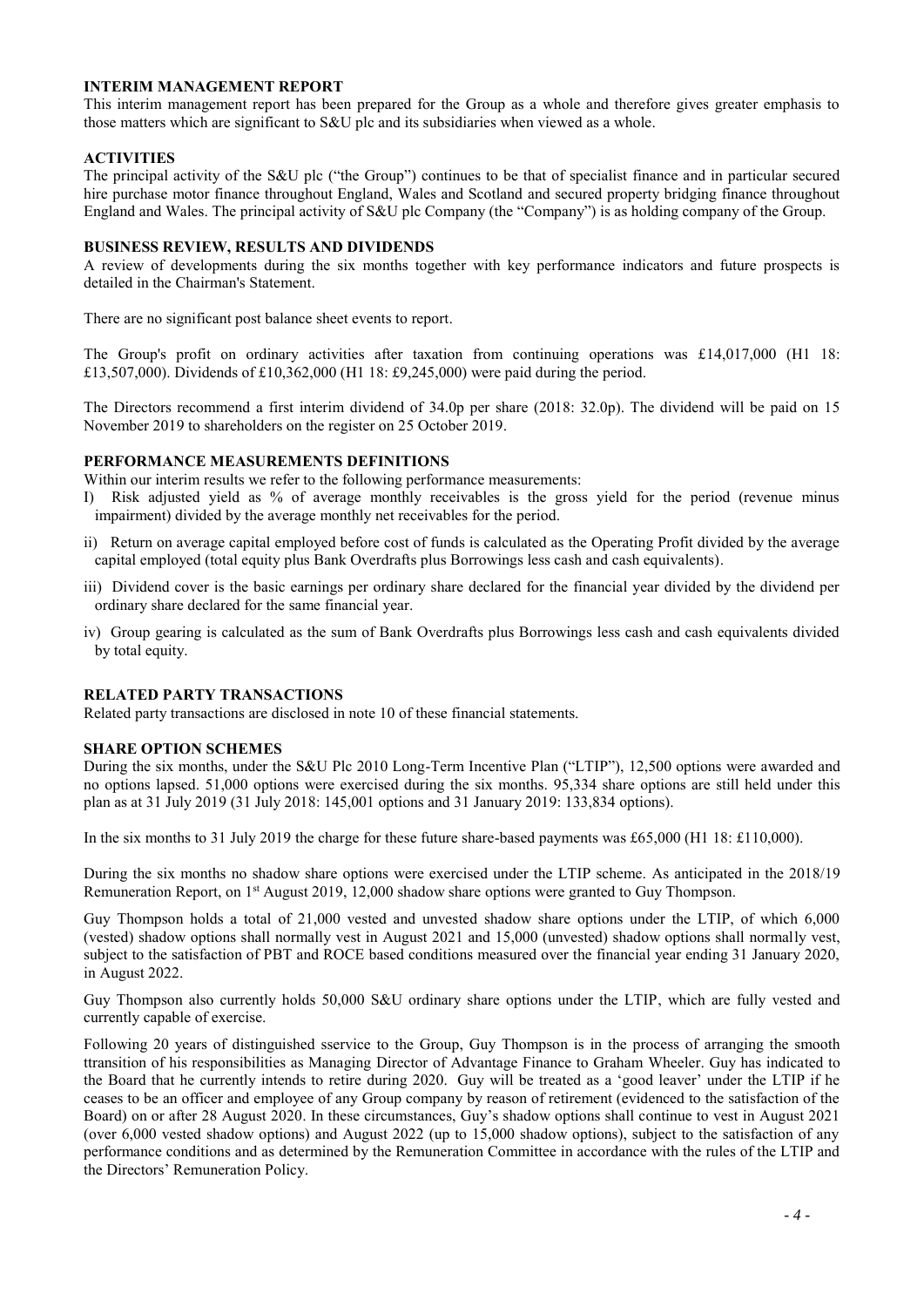# **CHANGES IN ACCOUNTING POLICIES**

There have been no changes in accounting policies during the period.

At the date of authorisation of this interim report the directors anticipate that the adoption in future periods of any other accounting standards and interpretations which are in issue but not yet effective will have no material impact on the financial statements of the Group.

#### **CHANGES IN CONTINGENCIES**

There have been no significant changes in contingent assets or liabilities since 31 January 2019.

#### **STATEMENT OF GOING CONCERN**

After making enquiries and considering the principal risks and uncertainties set out below, the Directors have a reasonable expectation that the Group has adequate resources to continue in operational existence for the foreseeable future. Accordingly, they continue to adopt the going concern basis in preparing these financial statements.

## **PRINCIPAL RISKS AND UNCERTAINTIES**

There have been no material changes in the principal risks and uncertainties since 31 January 2019.

# Consumer and Economic risks including the value of security

The Group is involved in the provision of consumer credit and it is considered that the key material risk to which the Group is exposed is the credit risk inherent in amounts receivable from customers. This risk is principally controlled through our credit control policies supported by ongoing reviews for impairment. The value of amounts receivable from customers may also be subject to the risk of a severe downturn in the UK economy which might affect customer ability to repay.

The current lack of clarity around Brexit makes it very difficult to anticipate the effects of Brexit on the environment generally or on our customers. We have considered the position carefully and as the Group exclusively operates in the UK market, we believe the main Brexit risk posed for our Group is indirect and could be the potential for adverse economic conditions and higher levels of unemployment leading to more repayment delinquency. However, despite the ongoing Brexit uncertainty, recent UK employment figures are good and Advantage historically have not suffered greatly through previous economic downturns. We therefore believe the risks currently posed to the Group by Brexit are limited.

The Group is particularly exposed to the non-prime motor finance sector and within that to the values of used vehicles which are used as security. These credit, economic and concentration risks are principally controlled through our credit control policies including loan to value limits for the security and through ongoing monitoring and evaluation.

These well tried and tested methods will be equally important in limiting risk at Aspen Bridging. Historically impairment rates in this market are extremely low, principally because loan to value calculations are conservative, interest is retained up front, and loan periods are a maximum of one year. Furthermore, Aspen has introduced a variety of controls to limit risk in a heavily under supplied housing market.

# Funding and Liquidity Risk

Funding and Liquidity risk relates to the availability of sufficient borrowing facilities for the Group to meet its liabilities as they fall due. This risk is managed by ensuring that the Group has a variety of funding sources and by managing the maturity of borrowing facilities such that sufficient funding is available for the medium term. Compliance with banking covenants is monitored closely so that facilities remain available at all times. The Group's activities expose it to the financial risks of changes in interest rates and where appropriate the Group would consider using interest rate derivative contracts to hedge these exposures in bank borrowings.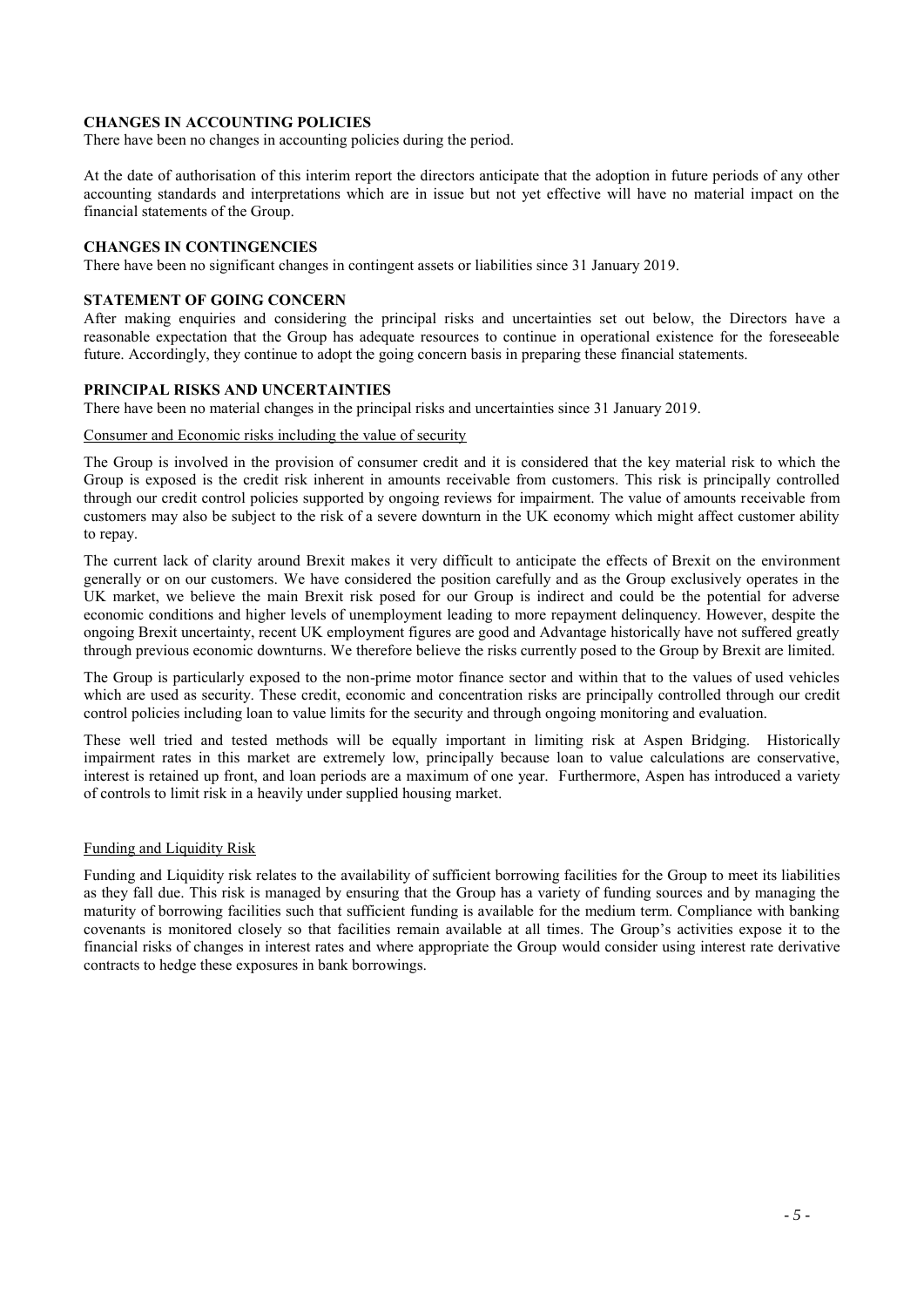#### **PRINCIPAL RISKS AND UNCERTAINTIES (CONTINUED)**

#### Legal, Regulatory and Conduct Risk

In terms of legal risk, the Group is subject to legislation including consumer credit legislation which contains very detailed and highly technical requirements. The Group has procedures in place and employs dedicated compliance resource and specialist legal advisers to ensure compliance with this legislation. As a regulated lender Advantage Finance Limited applied for and was granted Consumer Credit Permission from the FCA as the new regulator in 2016. Advantage directors are prominent members of the Finance and Leasing Association's committees and, through them, regularly liaise with the FCA. Regulatory Risk is addressed by the constant review and monitoring of Advantage's internal controls and processes. This process is buttressed by specific advice from Trade and other organisations and by the work of our internal auditors.

Whilst engaged in the un-regulated sector, during its pilot stage Aspen Bridging has adopted procedures which are consistent with those required in the regulated sector. This provides both commercial discipline and provides a platform for standards should Aspen widen its products into the regulated field.

The Group is also exposed to conduct risk in that it could fail to deliver fair outcomes to its customers which in turn could impact the reputation and financial performance of the Group. The Group principally manages this risk through Group staff training and motivation (Advantage is an Investor in People) and through detailed monthly monitoring of customer outcomes for compliance and treating customers fairly.

#### Other Operational Risks

Other operational risks are endemic to any finance business. Rigorous procedures, detailed recovery plans and, above all, sound experience and commercial common sense provides Advantage and the Group with appropriate protection. In particular recent work has been focused on Cyber Security. Although breaches are rare, a review has been completed internally and monitored by RSM, our internal auditors. This will be an ongoing process overseen by the Audit Committee. In anticipation of the SMCR regime and to strengthen its control environment, Advantage has appointed Alan Tuplin as its chief risk officer (CRO).

**Anthony Coombs, Chairman**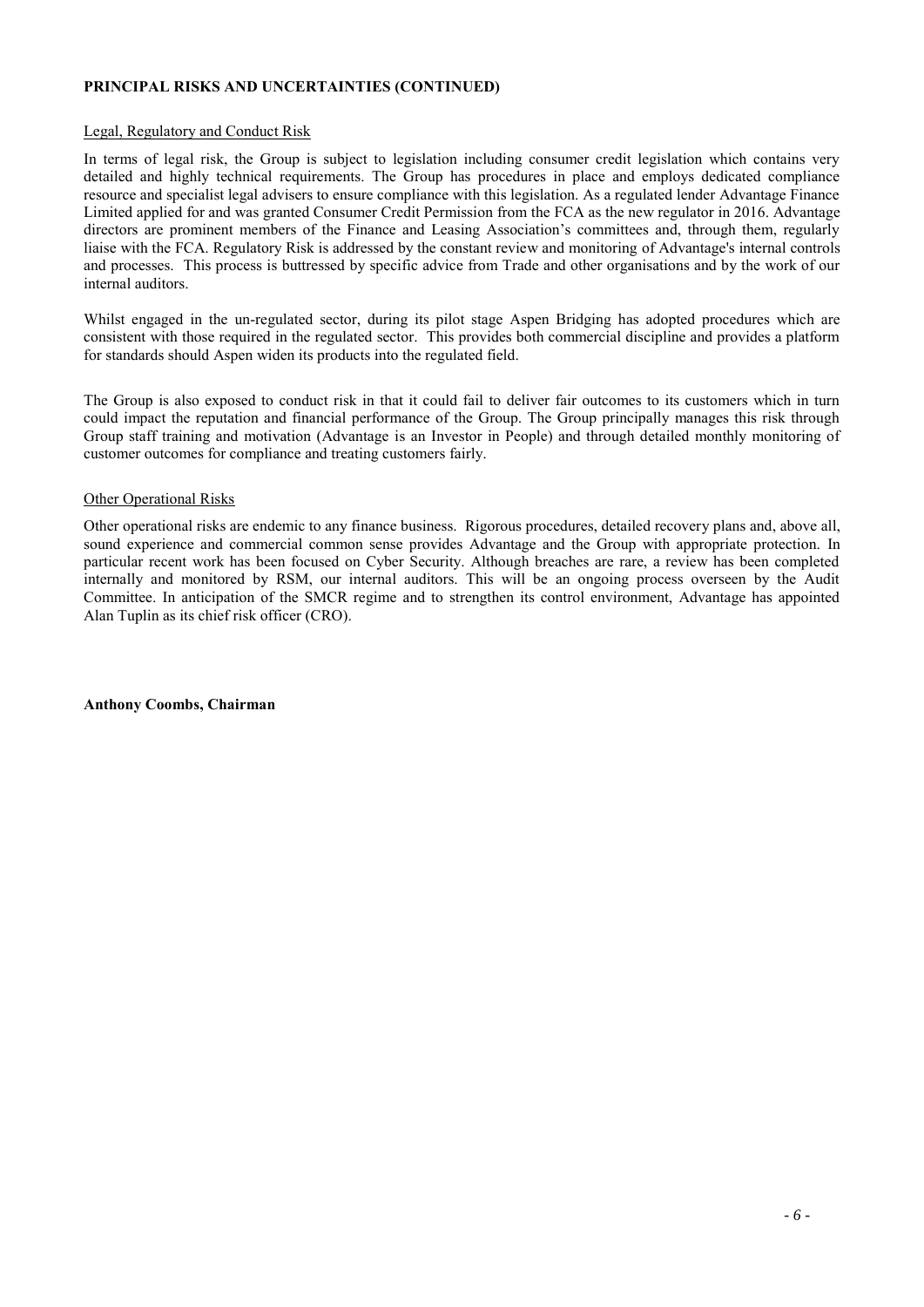#### **RESPONSIBILITY STATEMENT**

We confirm that to the best of our knowledge:

- a) the condensed set of financial statements has been prepared in accordance with the applicable set of accounting standards, gives a true and fair view of the assets, liabilities, financial position and profit of S&U plc as required by DTR 4.2.4R;
- b) the interim management report includes a fair review of the information required by DTR 4.2.7R (indication of important events during the first six months and description of principal risks and uncertainties for the remaining six months of the year); and
- c) the interim management report includes a fair review of the information required by DTR 4.2.8R (disclosure of related party transactions and changes therein).

By order of the Board

**Chris Redford, Company Secretary**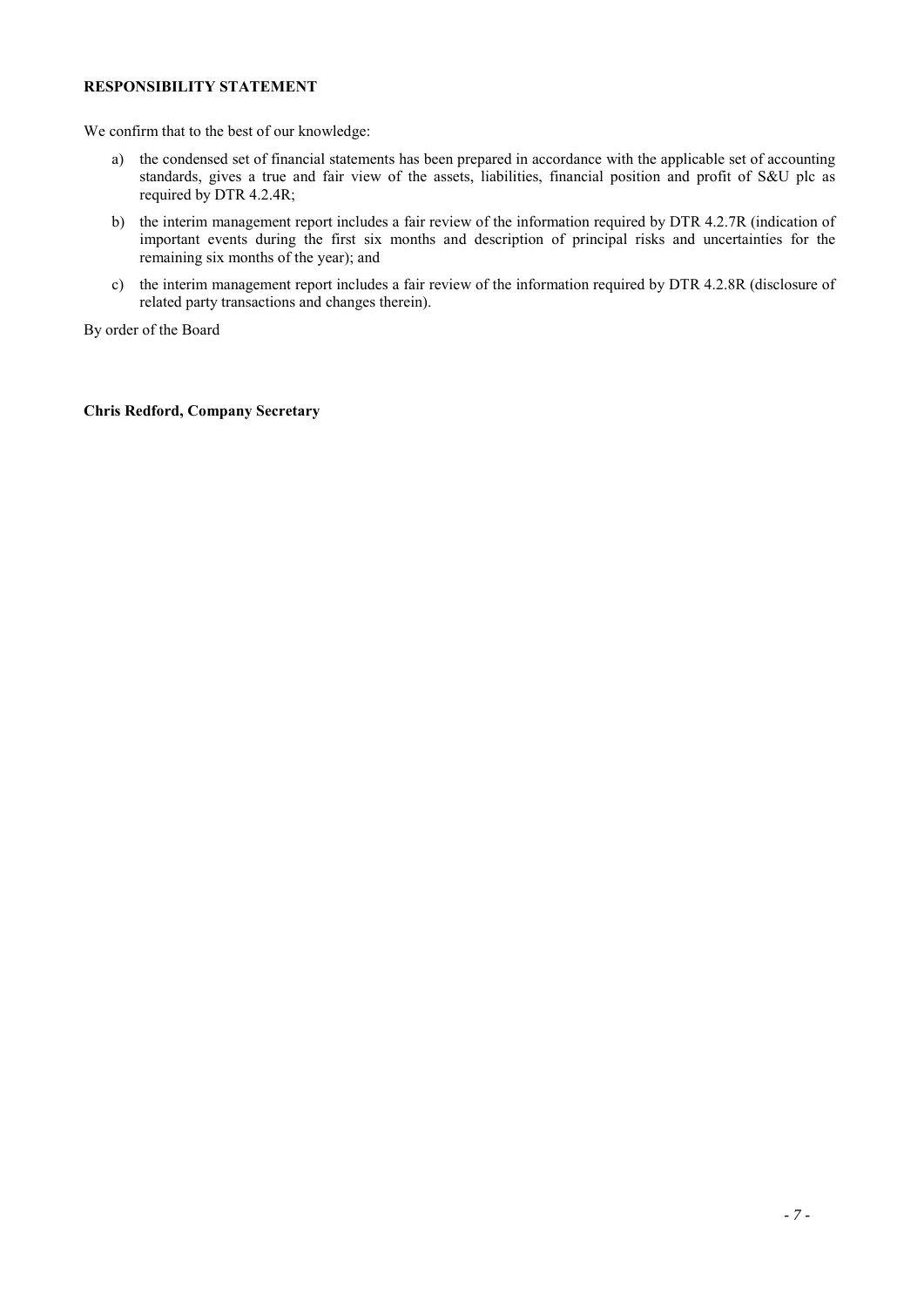## **INDEPENDENT REVIEW REPORT TO S&U PLC**

We have been engaged by the company to review the condensed set of financial statements in the half-yearly financial report for the six months ended 31 July 2019 which comprises the consolidated income statement, the consolidated statement of comprehensive income, the consolidated balance sheet, the consolidated statement of changes in equity, the consolidated cash flow statement and related notes 1 to 11. We have read the other information contained in the halfyearly financial report and considered whether it contains any apparent misstatements or material inconsistencies with the information in the condensed set of financial statements.

This report is made solely to the company in accordance with International Standard on Review Engagements (UK and Ireland) 2410 "Review of Interim Financial Information Performed by the Independent Auditor of the Entity" issued by the Financial Reporting Council. Our work has been undertaken so that we might state to the company those matters we are required to state to it in an independent review report and for no other purpose. To the fullest extent permitted by law, we do not accept or assume responsibility to anyone other than the company, for our review work, for this report, or for the conclusions we have formed.

## **Directors' responsibilities**

The half-yearly financial report is the responsibility of, and has been approved by, the directors. The directors are responsible for preparing the half-yearly financial report in accordance with the Disclosure Guidance and Transparency Rules of the United Kingdom's Financial Conduct Authority.

As disclosed in note 1, the annual financial statements of the group are prepared in accordance with IFRSs as adopted by the European Union. The condensed set of financial statements included in this half-yearly financial report has been prepared in accordance with International Accounting Standard 34 "Interim Financial Reporting" as adopted by the European Union.

## **Our responsibility**

Our responsibility is to express to the Company a conclusion on the condensed set of financial statements in the halfyearly financial report based on our review.

#### **Scope of review**

We conducted our review in accordance with International Standard on Review Engagements (UK and Ireland) 2410 "Review of Interim Financial Information Performed by the Independent Auditor of the Entity" issued by the Financial Reporting Council for use in the United Kingdom. A review of interim financial information consists of making inquiries, primarily of persons responsible for financial and accounting matters, and applying analytical and other review procedures. A review is substantially less in scope than an audit conducted in accordance with International Standards on Auditing (UK) and consequently does not enable us to obtain assurance that we would become aware of all significant matters that might be identified in an audit. Accordingly, we do not express an audit opinion.

## **Conclusion**

Based on our review, nothing has come to our attention that causes us to believe that the condensed set of financial statements in the half-yearly financial report for the six months ended 31 July 2019 is not prepared, in all material respects, in accordance with International Accounting Standard 34 as adopted by the European Union and the Disclosure Guidance and Transparency Rules of the United Kingdom's Financial Conduct Authority.

## **Deloitte LLP**

Statutory Auditor Birmingham, UK 24 September 2019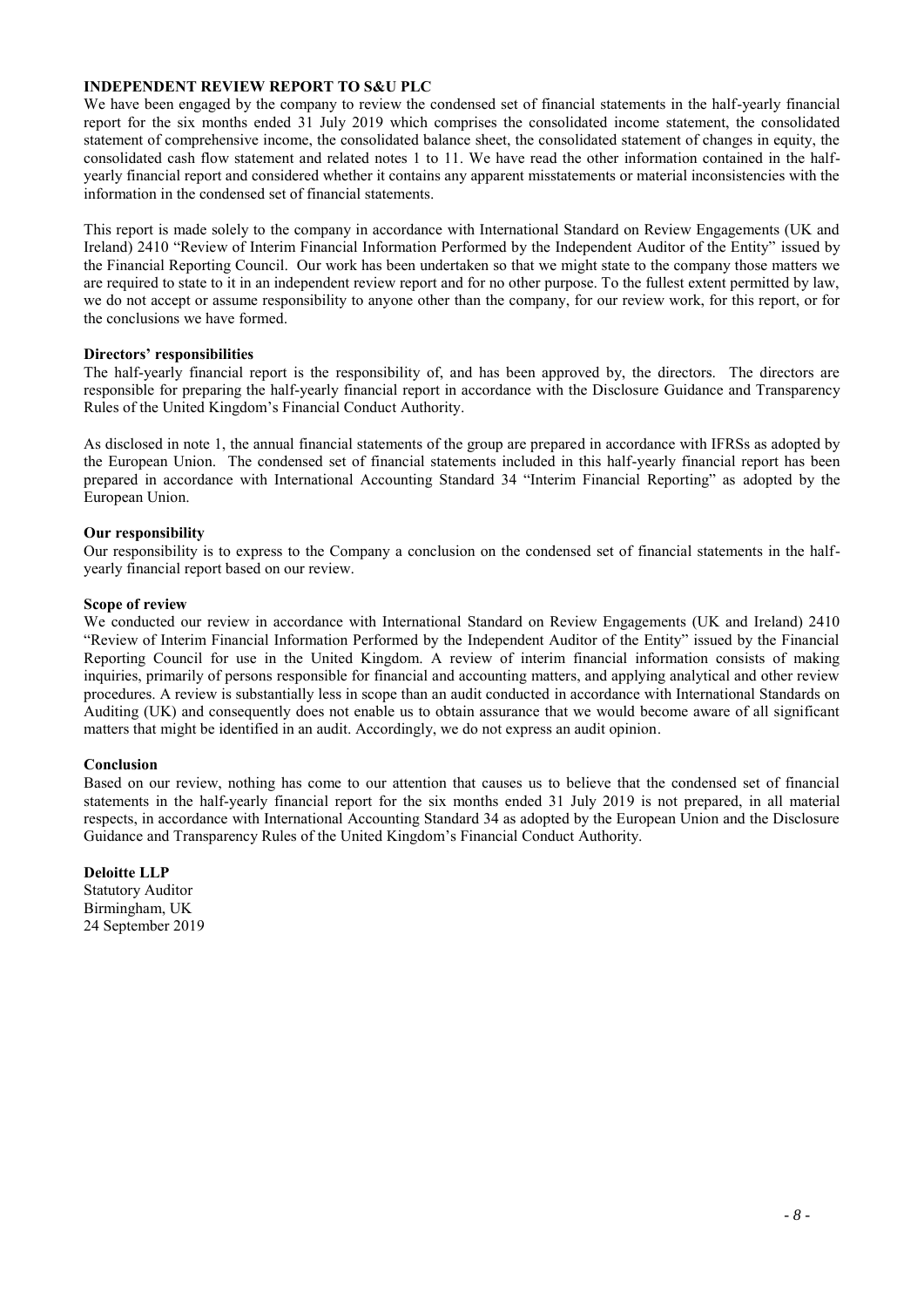# **S&U PLC GROUP CONSOLIDATED INCOME STATEMENT Six months ended 31 July 2019**

|                         | <b>Note</b>    | <b>Unaudited</b><br>Six months<br>ended<br>31.7.19<br>£'000 | <b>Unaudited</b><br>Six months<br>ended<br>31.7.18<br>£'000 | <b>Audited</b><br><b>Financial</b><br>year ended<br>31.1.19<br>£'000 |
|-------------------------|----------------|-------------------------------------------------------------|-------------------------------------------------------------|----------------------------------------------------------------------|
| <b>Revenue</b>          | $\overline{2}$ | 47,659                                                      | 44,460                                                      | 89,215                                                               |
| Cost of sales           | 3              | (21, 642)                                                   | (20,005)                                                    | (38, 937)                                                            |
| <b>Gross profit</b>     |                | 26,017                                                      | 24,455                                                      | 50,278                                                               |
| Administrative expenses |                | (6,607)                                                     | (5, 642)                                                    | (11, 177)                                                            |
| <b>Operating profit</b> |                | 19,410                                                      | 18,813                                                      | 39,101                                                               |
| Finance costs (net)     |                | (2,272)                                                     | (2,139)                                                     | (4, 541)                                                             |
| Profit before taxation  | $\overline{2}$ | 17,138                                                      | 16,674                                                      | 34,560                                                               |
| Taxation                | $\overline{4}$ | (3, 121)                                                    | (3,167)                                                     | (6,571)                                                              |
| Profit for the period   |                | 14,017                                                      | 13,507                                                      | 27,989                                                               |
| Earnings per share      |                |                                                             |                                                             |                                                                      |
| <b>Basic</b>            | 5              | 116.5p                                                      | 112.6p                                                      | 233.2p                                                               |
| Diluted                 | 5              | 116.1p                                                      | 111.8p                                                      | 232.0p                                                               |

All activities and earnings per share derive from continuing operations.

# **CONSOLIDATED STATEMENT OF COMPREHENSIVE INCOME**

|                                                             | <b>Unaudited</b><br>Six months<br>ended<br>31.7.19<br>£000 | <b>Unaudited</b><br>Six months<br>ended<br>31.7.18<br>£000 | <b>Audited</b><br><b>Financial</b><br>year ended<br>31.1.19<br>£000 |
|-------------------------------------------------------------|------------------------------------------------------------|------------------------------------------------------------|---------------------------------------------------------------------|
| <b>Profit for the period</b><br>Other comprehensive income: | 14,017                                                     | 13.507                                                     | 27,989                                                              |
| Actuarial loss on defined benefit pension scheme            | -                                                          |                                                            | (15)                                                                |
| <b>Total Comprehensive Income for the period</b>            | 14,017                                                     | 13,507                                                     | 27,974                                                              |

Items above will not be reclassified subsequently to the Income Statement.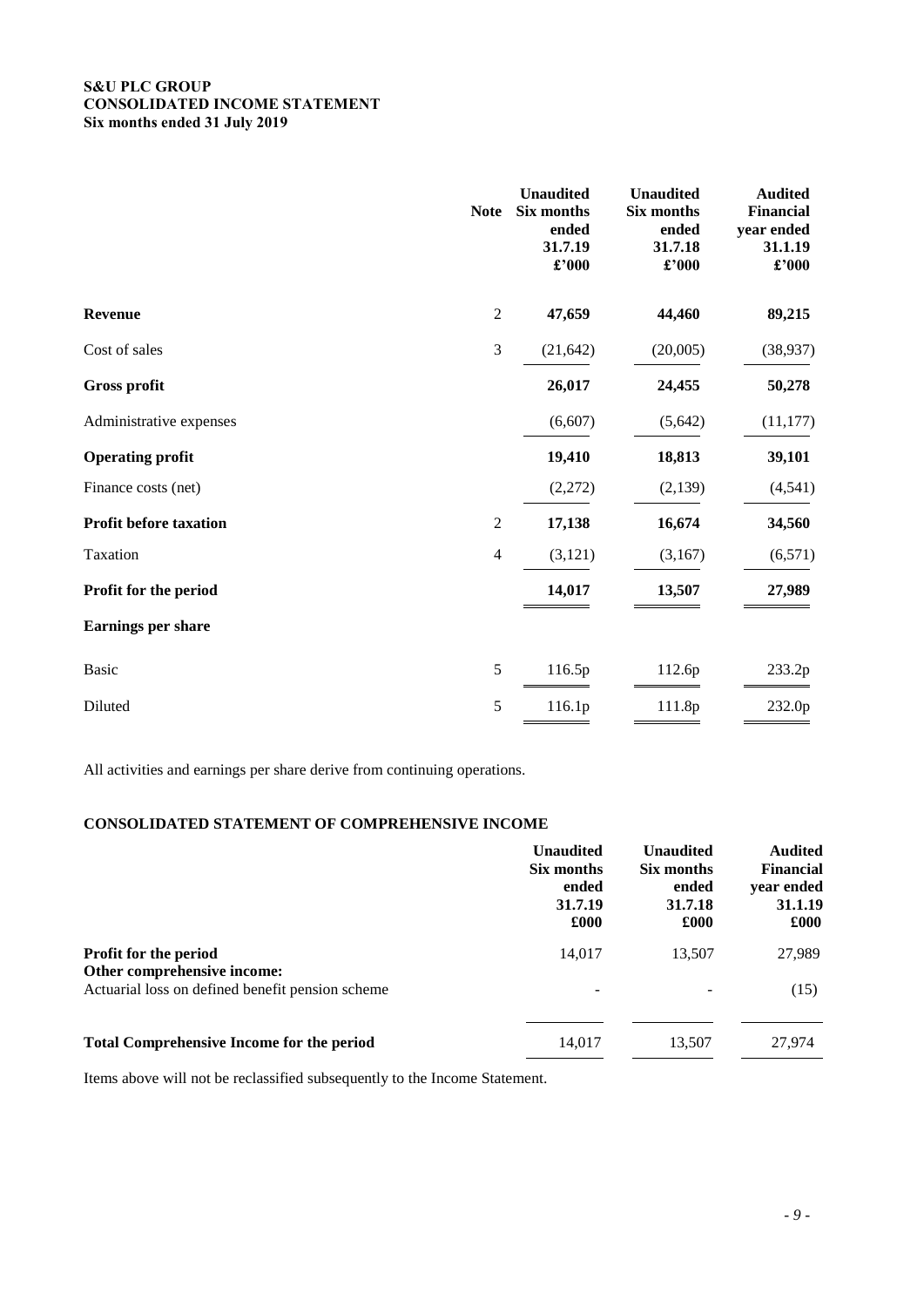# **CONSOLIDATED BALANCE SHEET As at 31 July 2019**

|                                                         | <b>Note</b>      | <b>Unaudited</b><br>31.7.19<br>£'000 | <b>Unaudited</b><br>31.7.18<br>£'000 | <b>Audited</b><br>31.1.19<br>$\pounds$ '000 |
|---------------------------------------------------------|------------------|--------------------------------------|--------------------------------------|---------------------------------------------|
| <b>ASSETS</b>                                           |                  |                                      |                                      |                                             |
| <b>Non current assets</b>                               |                  |                                      |                                      |                                             |
| Property, plant and equipment                           |                  | 2,262                                | 2,308                                | 2,296                                       |
| Amounts receivable from customers                       | $\tau$           | 192,720                              | 187,375                              | 182,689                                     |
| Deferred tax assets                                     |                  | 361                                  | 487                                  | 398                                         |
|                                                         |                  | 195,343                              | 190,170                              | 185,383                                     |
| <b>Current assets</b>                                   |                  |                                      |                                      |                                             |
| Amounts receivable from customers                       | $\boldsymbol{7}$ | 105,741                              | 92,407                               | 94,374                                      |
| Trade and other receivables                             |                  | 1,256                                | 936                                  | 1,055                                       |
| Cash and cash equivalents                               |                  | 2                                    | 1                                    | 1                                           |
|                                                         |                  | 106,999                              | 93,344                               | 95,430                                      |
| <b>Total assets</b>                                     |                  | 302,342                              | 283,514                              | 280,813                                     |
| <b>LIABILITIES</b>                                      |                  |                                      |                                      |                                             |
| <b>Current liabilities</b><br>Bank overdrafts and loans |                  |                                      |                                      |                                             |
| Trade and other payables                                |                  | (153)<br>(3, 135)                    | (417)<br>(2,648)                     | (38)<br>(2,139)                             |
| Current tax liabilities                                 |                  | (3,914)                              | (3,382)                              | (3,995)                                     |
| Accruals and deferred income                            |                  | (436)                                | (626)                                | (550)                                       |
|                                                         |                  | (7,638)                              | (7,073)                              | (6,722)                                     |
| <b>Non current liabilities</b>                          |                  |                                      |                                      |                                             |
| <b>Borrowings</b>                                       |                  | (125,000)                            | (121,000)                            | (108,000)                                   |
| Lease Liabilities                                       |                  | (251)                                | (260)                                | (274)                                       |
| Financial liabilities                                   |                  | (450)                                | (450)                                | (450)                                       |
|                                                         |                  | (125,701)                            | (121,710)                            | (108, 724)                                  |
| <b>Total liabilities</b>                                |                  | (133, 339)                           | (128, 783)                           | (115, 446)                                  |
| <b>NET ASSETS</b>                                       |                  | 169,003                              | 154,731                              | 165,367                                     |
| <b>Equity</b>                                           |                  |                                      |                                      |                                             |
| Called up share capital                                 |                  | 1,708                                | 1,700                                | 1,701                                       |
| Share premium account                                   |                  | 2,301                                | 2,301                                | 2,301                                       |
| Profit and loss account                                 |                  | 164,994                              | 150,730                              | 161,365                                     |
| <b>TOTAL EQUITY</b>                                     |                  | 169,003                              | 154,731                              | 165,367                                     |

These interim condensed financial statements were approved on behalf of the Board of Directors.

Signed on behalf of the Board of Directors

Anthony Coombs Chris Redford Directors

 $\blacksquare$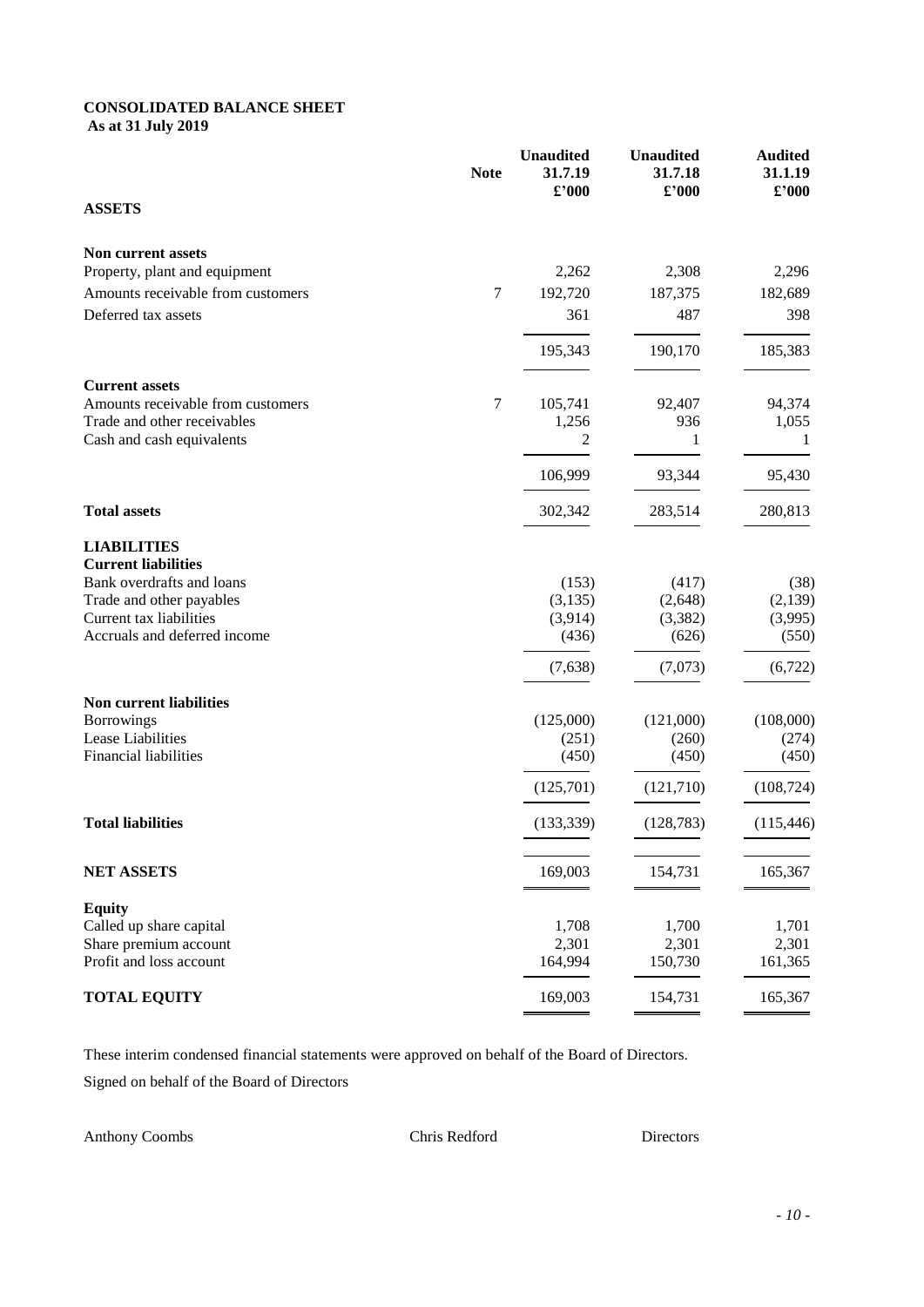## **CONSOLIDATED STATEMENT OF CHANGES IN EQUITY Six months ended 31 July 2019**

|                                                                      | <b>Unaudited</b><br>Called up<br>share<br>capital<br>£'000 | <b>Unaudited</b><br><b>Share</b><br>premium<br>account<br>£'000 | <b>Unaudited</b><br>Profit and<br>loss<br>account<br>£'000 | <b>Unaudited</b><br><b>Total</b><br>equity<br>£'000 |
|----------------------------------------------------------------------|------------------------------------------------------------|-----------------------------------------------------------------|------------------------------------------------------------|-----------------------------------------------------|
| At 1 February 2018                                                   | 1,699                                                      | 2,289                                                           | 148,828                                                    | 152,816                                             |
| Profit for six month period<br>Other comprehensive income for period |                                                            |                                                                 | 13,507                                                     | 13,507                                              |
| Total comprehensive income for period<br>Issue of new shares         | $\mathbf{1}$                                               | 12                                                              | 13,507                                                     | 13,507<br>13                                        |
| Cost of future share based payments<br>IFRS9 receivables adjustment  |                                                            |                                                                 | 110<br>(3,050)                                             | 110<br>(3,050)                                      |
| Tax charge on equity items<br><b>Dividends</b>                       |                                                            |                                                                 | 580<br>(9,245)                                             | 580<br>(9, 245)                                     |
| At 31 July 2018                                                      | 1,700                                                      | 2,301                                                           | 150,730                                                    | 154,731                                             |
| Profit for six month period<br>Other comprehensive income for period |                                                            |                                                                 | 14,482<br>(15)                                             | 14,482<br>(15)                                      |
| Total comprehensive income for period<br>Issue of new shares         | 1                                                          |                                                                 | 14,467                                                     | 14,467                                              |
| Cost of future share based payments                                  |                                                            |                                                                 | 93                                                         | $\mathbf{1}$<br>93                                  |
| Tax charge on equity items                                           |                                                            |                                                                 | (90)                                                       | (90)                                                |
| Dividends                                                            |                                                            |                                                                 | (3,835)                                                    | (3,835)                                             |
| At 31 January 2019                                                   | 1,701                                                      | 2,301                                                           | 161,365                                                    | 165,367                                             |
| Profit for six month period<br>Other comprehensive income for period |                                                            |                                                                 | 14,017                                                     | 14,017                                              |
| Total comprehensive income for period                                |                                                            |                                                                 | 14,017                                                     | 14,017                                              |
| Issue of new shares                                                  | $\overline{7}$                                             |                                                                 |                                                            | 7                                                   |
| Cost of future share based payments                                  |                                                            |                                                                 | 65                                                         | 65                                                  |
| Tax charge on equity items<br>Dividends                              |                                                            |                                                                 | (91)<br>(10, 362)                                          | (91)<br>(10, 362)                                   |
| At 31 July 2019                                                      | 1,708                                                      | 2,301                                                           | 164,994                                                    | 169,003                                             |
|                                                                      |                                                            |                                                                 |                                                            |                                                     |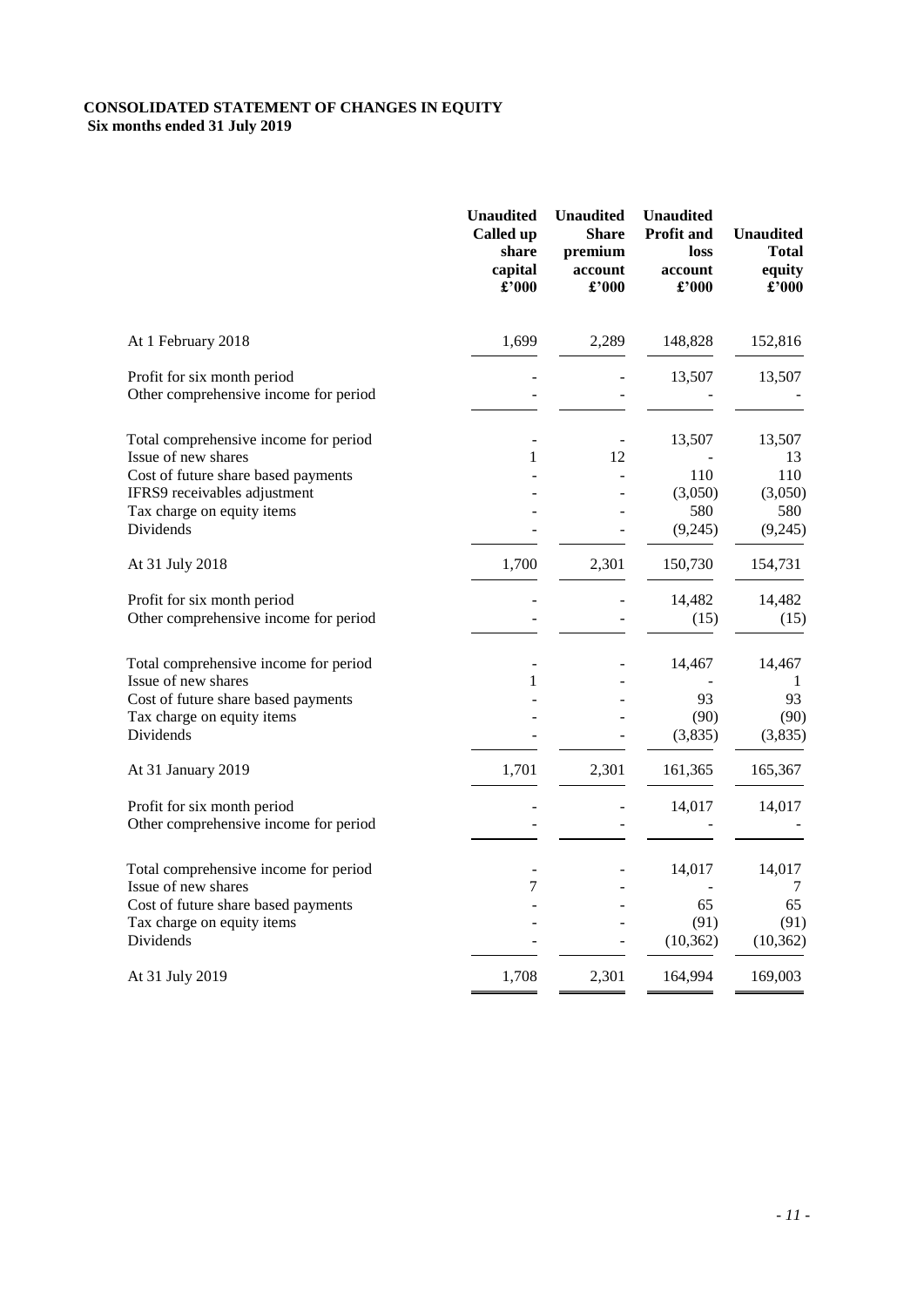# **CONSOLIDATED CASH FLOW STATEMENT Six months ended 31 July 2019**

|                                                             | <b>Note</b> | <b>Unaudited</b><br>Six months<br>ended<br>31.7.19<br>£2000 | <b>Unaudited</b><br>Six months<br>ended<br>31.7.18<br>£'000 | <b>Audited</b><br><b>Financial</b><br><b>Year ended</b><br>31.1.19<br>£'000 |
|-------------------------------------------------------------|-------------|-------------------------------------------------------------|-------------------------------------------------------------|-----------------------------------------------------------------------------|
| Net cash used in operating activities                       | 8           | (6, 541)                                                    | (6,892)                                                     | 10,530                                                                      |
| Cash flows used in investing activities                     |             |                                                             |                                                             |                                                                             |
| Proceeds on disposal of property, plant and equipment       |             | 14                                                          | 18                                                          | 45                                                                          |
| Purchases of property, plant and equipment                  |             | (209)                                                       | (312)                                                       | (830)                                                                       |
| Net cash used in investing activities                       |             | (195)                                                       | (294)                                                       | (785)                                                                       |
| <b>Cash flows from financing activities</b>                 |             |                                                             |                                                             |                                                                             |
| Dividends paid                                              |             | (10, 362)                                                   | (9,245)                                                     | (13,080)                                                                    |
| Issue of new shares                                         |             |                                                             | 13                                                          | 14                                                                          |
| Receipt of new borrowings                                   |             | 17,000                                                      | 17,000                                                      | 4,274                                                                       |
| Repayment of borrowings                                     |             |                                                             |                                                             |                                                                             |
| Repayment of lease liabilities                              |             | (23)                                                        | (8)                                                         |                                                                             |
| Increase/(decrease) in overdraft                            |             | 115                                                         | (574)                                                       | (953)                                                                       |
| Net cash from financing activities                          |             | 6,737                                                       | 7,186                                                       | (9,745)                                                                     |
| Net decrease in cash and cash equivalents                   |             | 1                                                           |                                                             |                                                                             |
| Cash and cash equivalents at the beginning of the<br>period |             | 1                                                           | 1                                                           | 1                                                                           |
| Cash and cash equivalents at the end of the period          |             | 2                                                           | 1                                                           | 1                                                                           |
| Cash and cash equivalents comprise<br>Cash and cash in bank |             | 2                                                           | 1                                                           | 1                                                                           |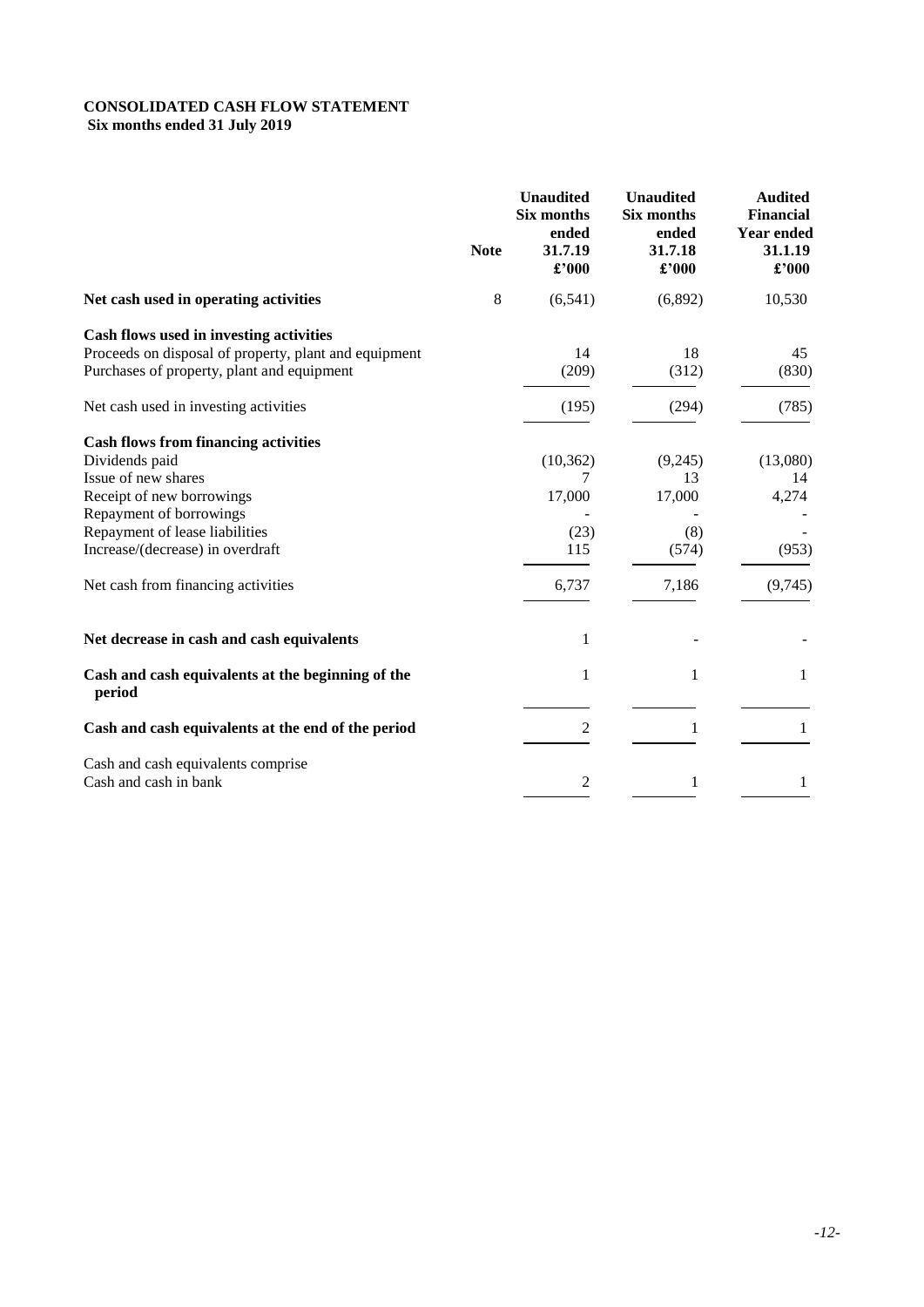# **1. ACCOUNTING POLICIES**

#### 1.1 General Information

S&U plc is a public limited company incorporated in the United Kingdom under the Companies Act 2006. The address of the registered office is given in note 11 which is also the Group's principal business address. All operations are situated in the United Kingdom.

#### 1.2 Basis of preparation and accounting policies

These financial statements have been prepared using accounting policies consistent with International Financial Reporting Standards (IFRS) and in accordance with IAS 34 'Interim Financial Reporting' as adopted by the European Union.

The same accounting policies, presentation and methods of computation are followed in the financial statements as applied in the Group's latest annual audited financial statements. The consolidated financial statements incorporate the financial statements of the Company and all its subsidiaries for the six months ended 31 July 2019. There is no valuation of S&U's defined benefit pension scheme fund at half year and so no movements are reported in the statement of comprehensive income – such movements are not material due to the small size of the fund which was in surplus at the latest valuation date.

After making enquiries, the Directors have a reasonable expectation that the Group has adequate resources to continue in operational existence for the foreseeable future. Accordingly, they continue to adopt the going concern basis in preparing these financial statements.

New and amended standards and interpretations need to be adopted in the first interim financial statements issued after their effective date (or date of early adoption).

There have been no changes in accounting policies during the period.

At the date of authorisation of this interim report the directors anticipate that the adoption in future periods of any other accounting standards and interpretations which are in issue but not yet effective will have no material impact on the financial statements of the Group.

1.3 Impairment and measurement of amounts receivable from customers

There are 3 classification stages under IFRS9 for the impairment of amounts receivable from customers:

Stage 1: Not credit impaired and no significant increase in credit risk since initial recognition

Stage 2: Not credit impaired and a significant increase in credit risk since initial recognition

Stage 3: Credit impaired

For all loans in stages 2 and 3 a provision equal to the lifetime expected credit loss is taken. In addition, in accordance with the provisions of IFRS9 a collective provision for 12 months expected credit losses ("ECL") is recognised for the remainder of the loan book. In our Motor Finance business, all loans 1 month or more in contractual arrears are deemed credit impaired and are therefore included in IFRS9 stage 3. The expected credit loss ("ECL") is the probability weighted estimate of credit losses.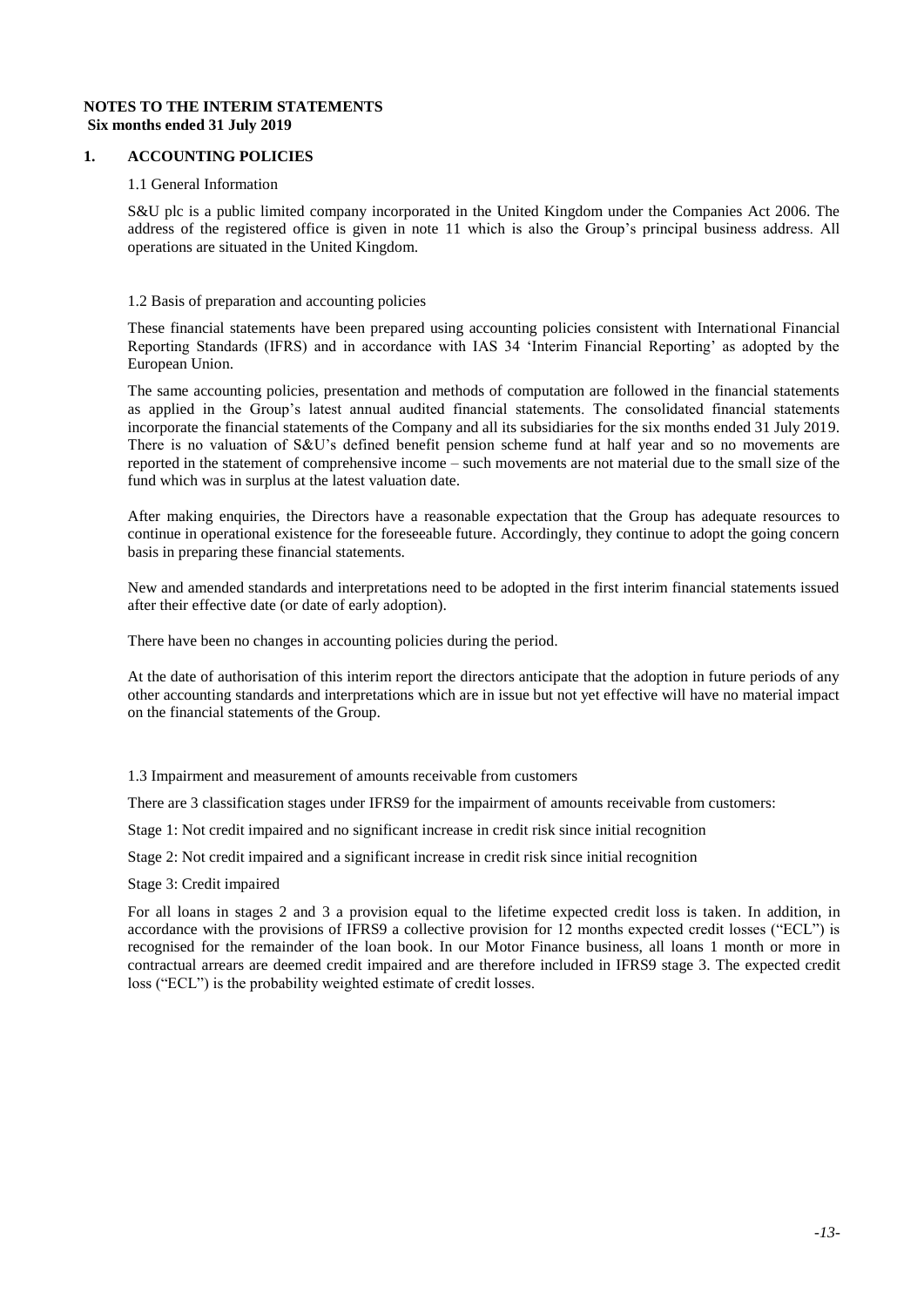# **2. ANALYSES OF REVENUE AND PROFIT BEFORE TAXATION**

All revenue is generated in the United Kingdom. Analyses by class of business of revenue and profit before taxation are stated below:

|                           | Revenue    |            |                  |  |  |
|---------------------------|------------|------------|------------------|--|--|
| <b>Class of business</b>  | Six months | Six months | <b>Financial</b> |  |  |
|                           | ended      | ended      | year ended       |  |  |
|                           | 31.7.19    | 31.7.18    | 31.1.19          |  |  |
|                           | £'000      | £'000      | £'000            |  |  |
| Motor finance             | 45,586     | 43,270     | 86,372           |  |  |
| Property bridging finance | 2,073      | 1,190      | 2,843            |  |  |
| Revenue                   | 47,659     | 44,460     | 89,215           |  |  |

|                           | <b>Profit before taxation</b> |            |                |  |
|---------------------------|-------------------------------|------------|----------------|--|
| <b>Class of business</b>  | Six months                    | Six months | Financial      |  |
|                           | ended                         | ended      | year ended     |  |
|                           | 31.7.19                       | 31.7.18    | 31.1.19        |  |
|                           | £'000                         | £'000      | $\pounds$ '000 |  |
| Motor finance             | 16,622                        | 16,306     | 33,640         |  |
| Property bridging finance | 502                           | 279        | 838            |  |
| Central costs/income      | 14                            | 89         | 82             |  |
| Profit before taxation    | 17,138                        | 16,674     | 34,560         |  |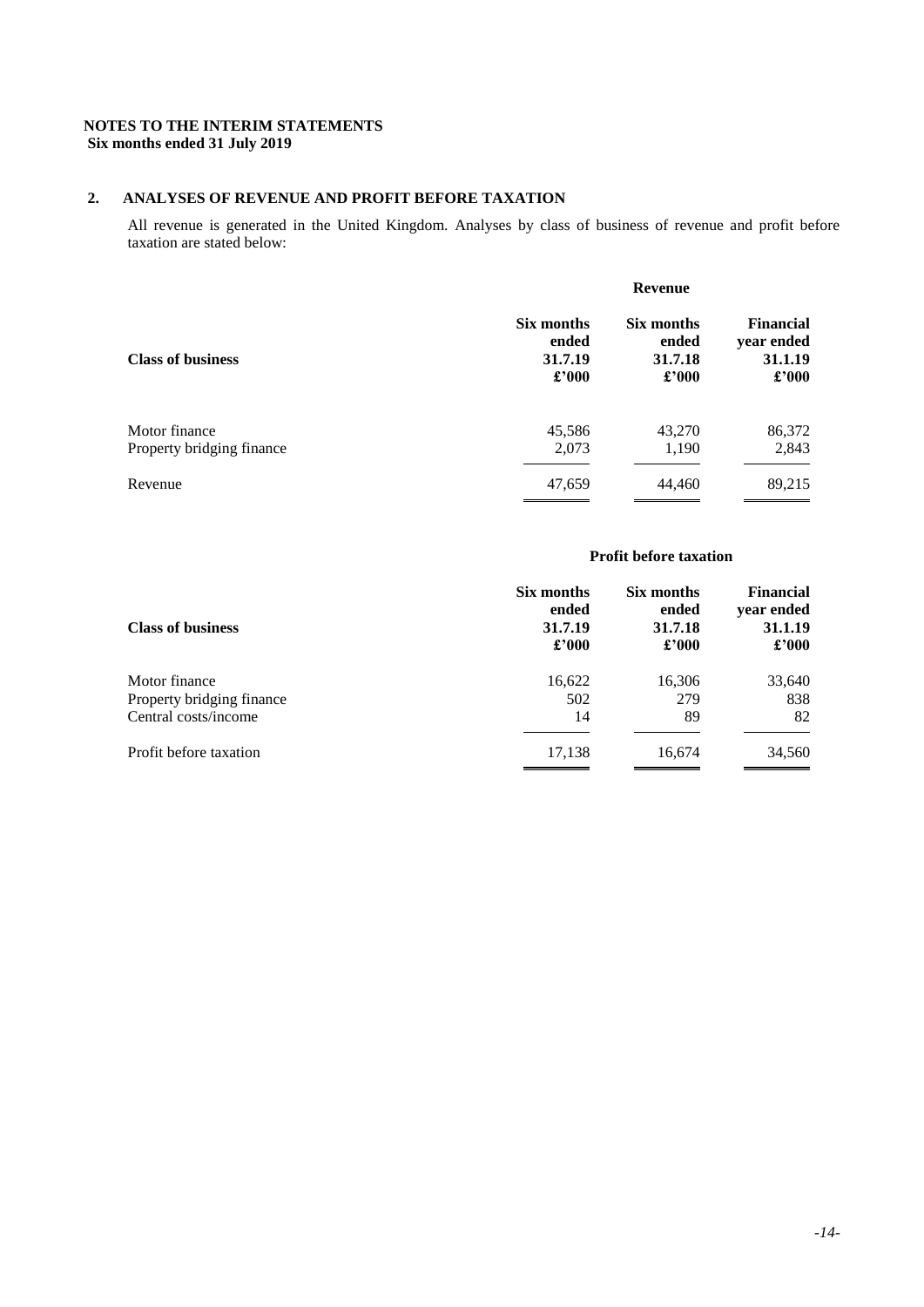## **3. COST OF SALES**

|                                                           | Six months | Six months | <b>Financial</b> |
|-----------------------------------------------------------|------------|------------|------------------|
|                                                           | ended      | ended      | vear ended       |
|                                                           | 31.7.19    | 31.7.18    | 31.1.19          |
|                                                           | £2000      | £2000      | £'000            |
| Loan loss provisioning charge - motor finance             | 11,075     | 11,320     | 22,980           |
| Loan loss provisioning charge – property bridging finance | 318        | 98         | 206              |
| Total loan loss provisioning charge                       | 11,393     | 11.418     | 23,186           |
| Other cost of sales $-$ motor finance                     | 9,927      | 8.390      | 15,298           |
| Other cost of sales – property bridging finance           | 322        | 197        | 453              |
| Cost of sales                                             | 21,642     | 20,005     | 38,937           |

## **4. TAXATION**

The tax charge for the period has been calculated by applying the estimated effective tax rate for the year of 18.2% (31 July 2018: 19.0% and 31 January 2019: 19.0%) to the profit before taxation for the six months.

## **5. EARNINGS PER ORDINARY SHARE**

The calculation of earnings per ordinary share is based on profit for the period from continuing operations of £14,017,000 (period ended 31 July 2018: £13,507,000 and year ended 31 January 2019: £27,989,000).

The number of shares used in the basic calculation is the average number of ordinary shares in issue during the period of 12,032,091 (period ended 31 July 2018: 11,996,479 and year ended 31 January 2019: 12,003,051).

For diluted earnings per share the average number of ordinary shares in issue is adjusted to assume conversion of all dilutive potential ordinary shares relating to our share option scheme awards.

## **6. DIVIDENDS**

A second interim dividend of 35.0p per ordinary share and a final dividend of 51.0p per ordinary share for the financial year ended 31 January 2019 were paid during the six month period to 31 July 2019 (total of 86.0p per ordinary share). This compares to a second interim dividend of 32.0p per ordinary share and a final dividend of 45.0p per ordinary share for the financial year ended 31 January 2018 which were paid during the 6 months period to 31 July 2018 (total of 77.0p per ordinary share). During the twelve months to 31 January 2019 total dividends of 109.0p per ordinary share were paid. These distributions are shown in the consolidated statement of changes in equity in this interim financial information.

The directors have also declared a first interim dividend of 34.0p per share (2018: 32.0p per share). The first interim dividend, which amounts to approximately £4,102,000 (2018: £3,841,000), will be paid on 15 November 2019 to shareholders on the register at 25 October 2019. The shares will be quoted ex dividend on 24 October 2019. The interim financial information does not include this proposed dividend as it was declared after the balance sheet date.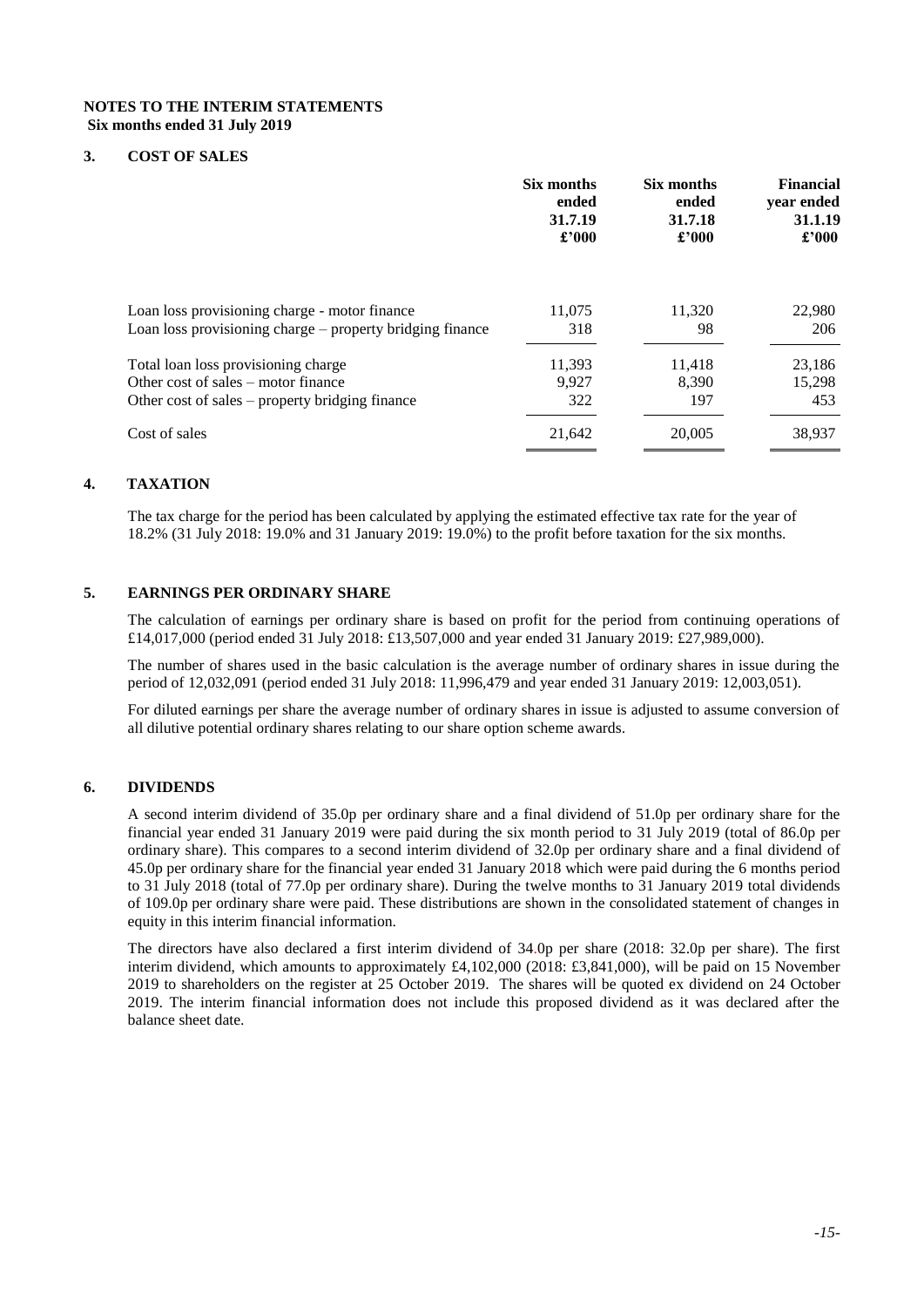# **7. ANALYSIS OF AMOUNTS RECEIVABLE FROM CUSTOMERS**

All operations are situated in the United Kingdom.

|                                                         | Six months<br>ended<br>31.7.19<br>£'000 | Six months<br>ended<br>31.7.18<br>£'000 | <b>Financial</b><br>year ended<br>31.1.19<br>£'000 |
|---------------------------------------------------------|-----------------------------------------|-----------------------------------------|----------------------------------------------------|
| <b>Motor Finance</b>                                    |                                         |                                         |                                                    |
| Amounts receivable from customers (capital)             | 332,914                                 | 315,627                                 | 316,655                                            |
| Less: Loan loss provision for motor finance             | (59, 143)                               | (52, 172)                               | (57, 845)                                          |
| Motor Finance net amounts receivable from customers     | 273,771                                 | 263,455                                 | 258,810                                            |
| <b>Property Bridging Finance</b>                        |                                         |                                         |                                                    |
| Amounts receivable from customers (capital)             | 25,293                                  | 16,562                                  | 18,621                                             |
| Less: Loan loss provision for property bridging         | (603)                                   | (235)                                   | (368)                                              |
| Property Bridging net amounts receivable from customers | 24,690                                  | 16,327                                  | 18,253                                             |
| Total net amounts receivable from customers             | 298,461                                 | 279,782                                 | 277,063                                            |
|                                                         |                                         |                                         |                                                    |
| Analysed as:- due within one year                       | 105,741                                 | 92,407                                  | 94,374                                             |
| - due in more than one year                             | 192,720                                 | 187,375                                 | 182,689                                            |
| Amounts receivable from customers (net)                 | 298,461                                 | 279,782                                 | 277,063                                            |

# **Analysis of loan loss provision and amounts receivable from customers (capital)**

|                           | <b>Not Credit Impaired</b>                                 |                                                           | <b>Credit impaired</b>                                    |                                           |                                       |
|---------------------------|------------------------------------------------------------|-----------------------------------------------------------|-----------------------------------------------------------|-------------------------------------------|---------------------------------------|
|                           | Stage 1:<br>Subject to<br>12 months<br><b>ECL</b><br>£'000 | Stage 2:<br>Subject to<br>lifetime<br><b>ECL</b><br>£'000 | Stage 3:<br>Subject to<br>lifetime<br><b>ECL</b><br>£'000 | <b>Total</b><br><b>Provision</b><br>£'000 | <b>Amounts</b><br>Receivable<br>£'000 |
| As at 31 July 2019        |                                                            |                                                           |                                                           |                                           |                                       |
| Motor finance             | (14, 395)                                                  | (12)                                                      | (45,089)                                                  | (59, 143)                                 | 332,914                               |
| Property bridging finance | (238)                                                      |                                                           | (365)                                                     | (603)                                     | 25,293                                |
| Total                     | (14, 633)                                                  | (12)                                                      | (45, 454)                                                 | (59,746)                                  | 358,207                               |
| As at 31 July 2018        |                                                            |                                                           |                                                           |                                           |                                       |
| Motor finance             | (12, 884)                                                  | (32)                                                      | (39,256)                                                  | (52, 172)                                 | 315,627                               |
| Property bridging finance | (120)                                                      |                                                           | (115)                                                     | (235)                                     | 16,562                                |
| Total                     | (13,004)                                                   | (32)                                                      | (39,371)                                                  | (52, 407)                                 | 332,189                               |
| As at 31 January 2019     |                                                            |                                                           |                                                           |                                           |                                       |
| Motor finance             | (12,685)                                                   | (71)                                                      | (45,089)                                                  | (57, 845)                                 | 316,655                               |
| Property bridging finance | (131)                                                      |                                                           | (237)                                                     | (368)                                     | 18,621                                |
| Total                     | (12, 816)                                                  | (71)                                                      | (45,326)                                                  | (58,213)                                  | 335,276                               |
|                           |                                                            |                                                           |                                                           |                                           |                                       |